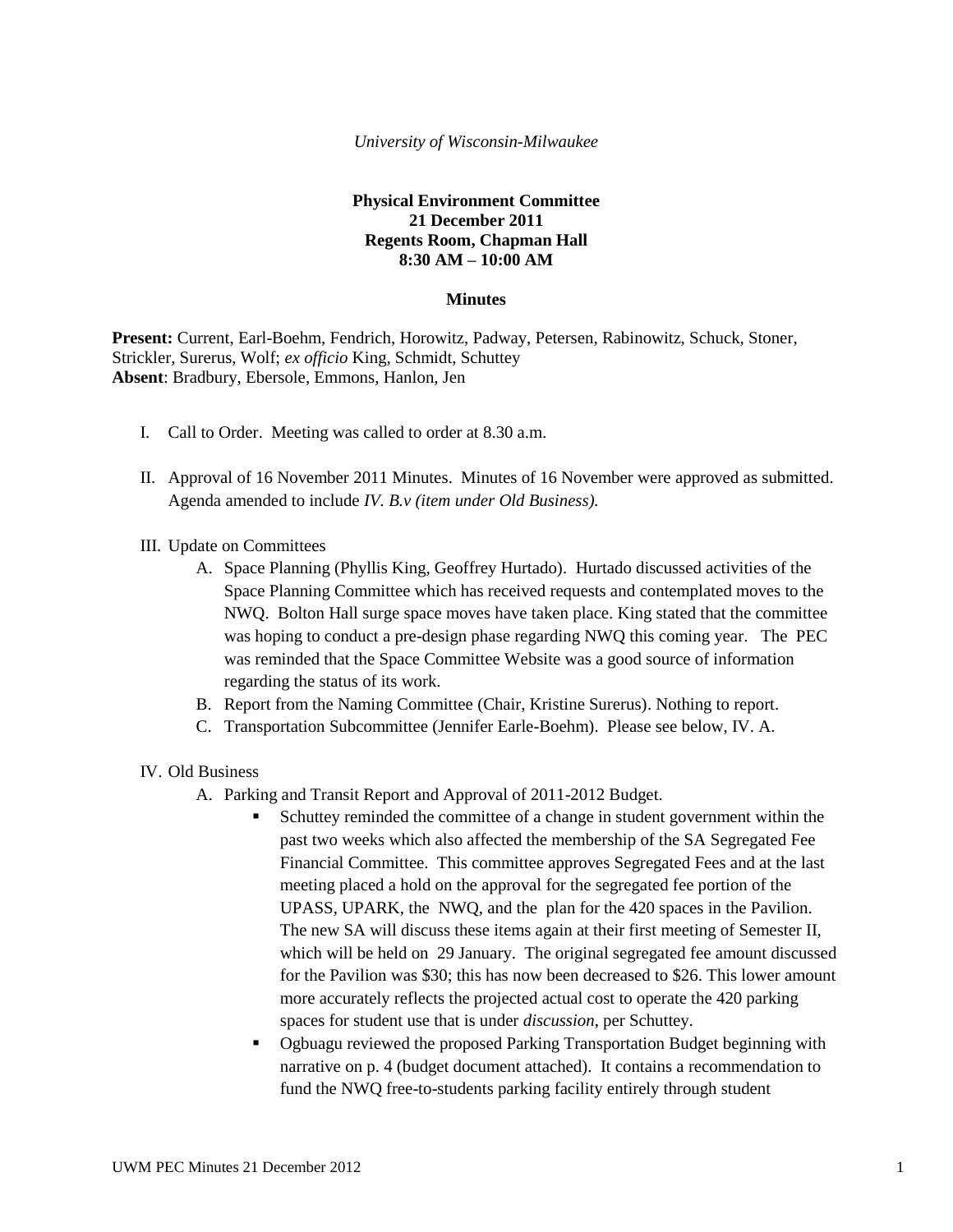segregated fees. Students would be paying \$21.60 in segregated fees toward this parking structure, up from \$15.10.

 Ogbuagu responded to a question raised at the December meeting regarding parking revenues and the concern that the rest of the campus was providing a subsidy for the NWQ free parking option for students with increased rates to faculty and staff and that free parking was having a negative impact on P/T budget. Using information through October for fiscal 11-12, he reported that there is a deficit of \$168K in the Parking and Transit Budget. This is the result of the following:

| Reductions in revenue |              |
|-----------------------|--------------|
| Gate Receipts         | $(\$39,756)$ |
| Parking permits       | $(\$86,230)$ |
| Paystation            | $(\$86,182)$ |
| Miscellaneous         | $(*1,729)$   |
| Increase in revenue   |              |
| Citations             | \$23,235     |
| In car meters         | \$19,204     |
|                       |              |

• Ogbuagu indicated that the deficit could be repaired with the proposed budget which includes rate increases for faculty and staff and segregated fees. In addition, if the Pavilion plan is approved by the SA on 29 January, the anticipated income from the new segregated fees is \$1.1m. Question was posed whether parking rates would go down in the future as the result of this proposed budget. Ogbuagu stated that any money left after erasing the deficits would be used first to provide maintenance for structures (Union, EMS). After that, the question of lowering parking rates for faculty and staff could be discussed. Further discussion took place on a variety of parking related topics including: the losses to the general parking and transit fund as described above ; the continuing debt service amount despite substantial historical parking rate increases; the impact of higher parking fees vs. free parking in select areas; the coming pressure of more students on campus with the implementation of first year students "on campus rule;" and changes in transportation modes for faculty, staff, and students.

*Moved and seconded to approve parking rates at the 2011-12 rates and to request segregated fee for UPark Lot. Motion failed 3 yes, 5 no, 3 abstentions.*

*Moved, seconded, and unanimously approved to table the motion from the Transportation subcommittee on the Parking and Transit Budget.*

*Moved from the Subcommittee and unanimously approved was a motion that the committee urges campus administrators to activate a special transportation committee composed of transportation professionals and campus constituents to*